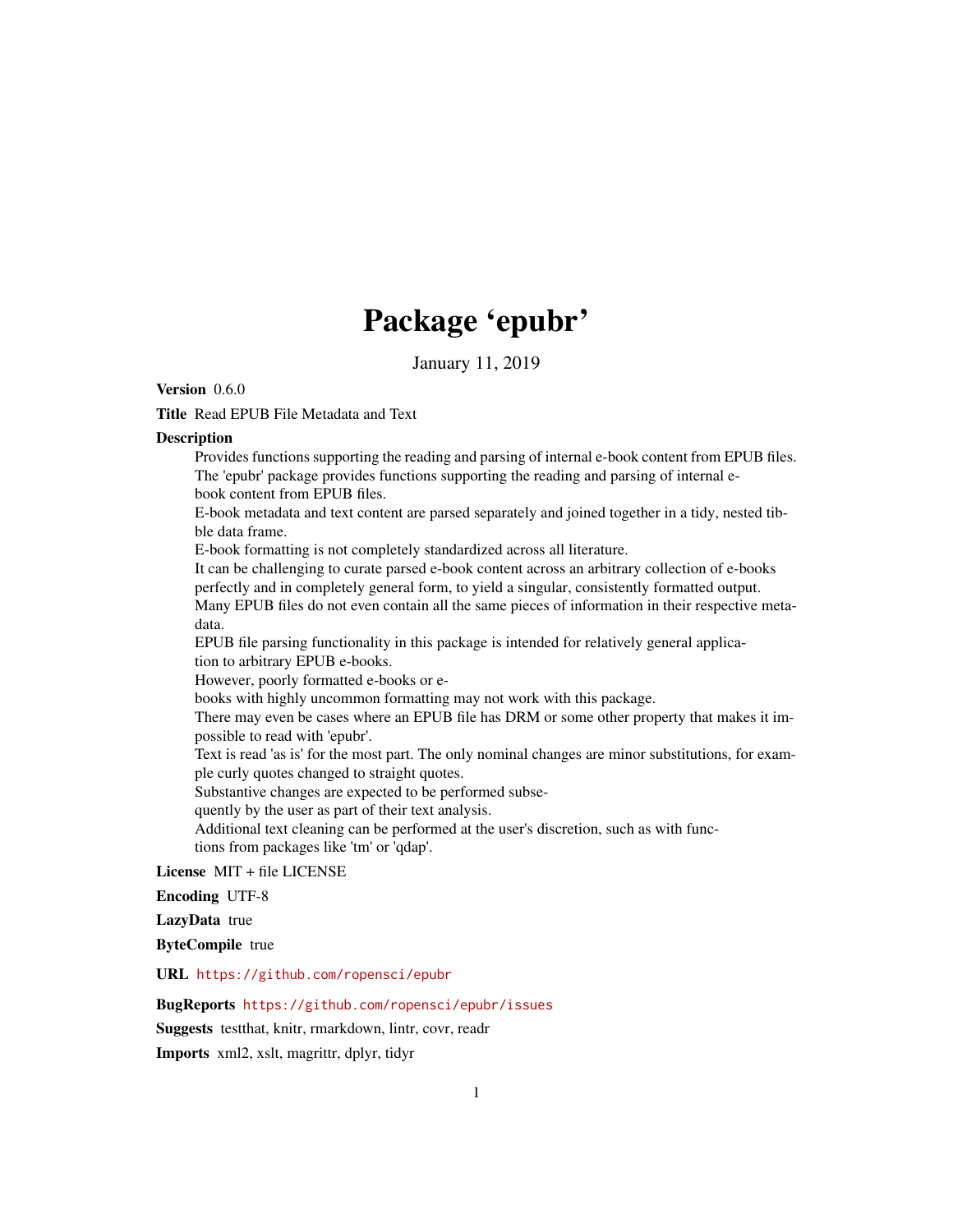<span id="page-1-0"></span>VignetteBuilder knitr RoxygenNote 6.1.1 NeedsCompilation no Author Matthew Leonawicz [aut, cre] (<https://orcid.org/0000-0001-9452-2771>) Maintainer Matthew Leonawicz <matt\_leonawicz@esource.com> Repository CRAN Date/Publication 2019-01-11 12:30:08 UTC

# R topics documented:

| Index |  |
|-------|--|
|       |  |
|       |  |
|       |  |
|       |  |
|       |  |
|       |  |
|       |  |
|       |  |

count\_words *Word count*

# Description

Count the number of words in a string.

# Usage

```
count_words(x, word_pattern = "[A-Za-z0-9&]", break_pattern = " |\n\ranglen")
```
# Arguments

|              | character, a string containing words to be counted. May be a vector.                   |  |
|--------------|----------------------------------------------------------------------------------------|--|
| word_pattern | character, regular expression to match words. Elements not matched are not<br>counted. |  |
|              | break_pattern character, regular expression to split a string between words.           |  |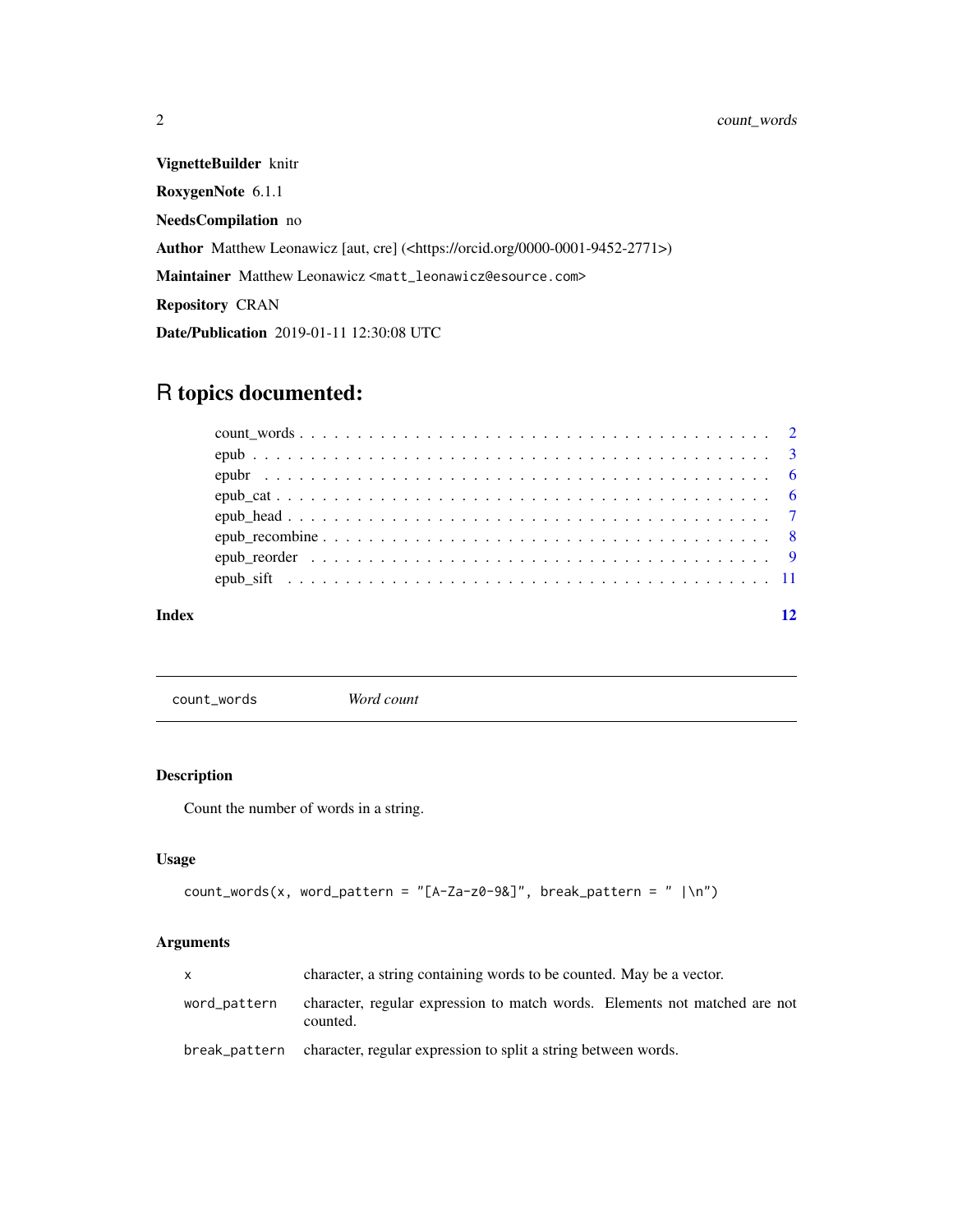# <span id="page-2-0"></span>epub 3

#### Details

This function estimates the number of words in strings. Words are first separated using break\_pattern. Then the resulting character vector elements are counted, including only those that are matched by word\_pattern. The approach taken is meant to be simple and flexible.

epub uses this function internally to estimate the number of words for each e-book section alongside the use of nchar for counting individual characters. It can be used directly on character strings and is convenient for applying with different regular expression pattern arguments as needed.

These two arguments are provided for control, but the defaults are likely good enough. By default, strings are split only on spaces and new line characters. The "words" that are counted in the resulting vector are those that contain any alphanumeric characters or the ampersand. This means for example that hyphenated words, acronyms and numbers displayed with digits, are all counted as words. The presence of any other characters does not negate that a word has been found.

# Value

an integer

# Examples

```
x <- " This sentence will be counted to have:\n\n10 (ten) words."
count_words(x)
```
<span id="page-2-1"></span>

epub *Extract and read EPUB e-books*

#### Description

Read EPUB format e-books into a data frame using epub or extract EPUB archive files for direct use with epub\_unzip.

#### Usage

```
epub(file, fields = NULL, drop_sections = NULL,
  chapter_pattern = NULL, encoding = "UTF-8", \ldots)
```

```
epub_meta(file)
```

```
epub\_unzip(file, exit = tempdir())
```
## Arguments

| file   | character, input EPUB filename. May be a vector for epub and epub_meta.       |
|--------|-------------------------------------------------------------------------------|
|        | Always a single file for epub_unzip.                                          |
| fialds | character, vector of metadata fields (data frame columns) to parse from meta- |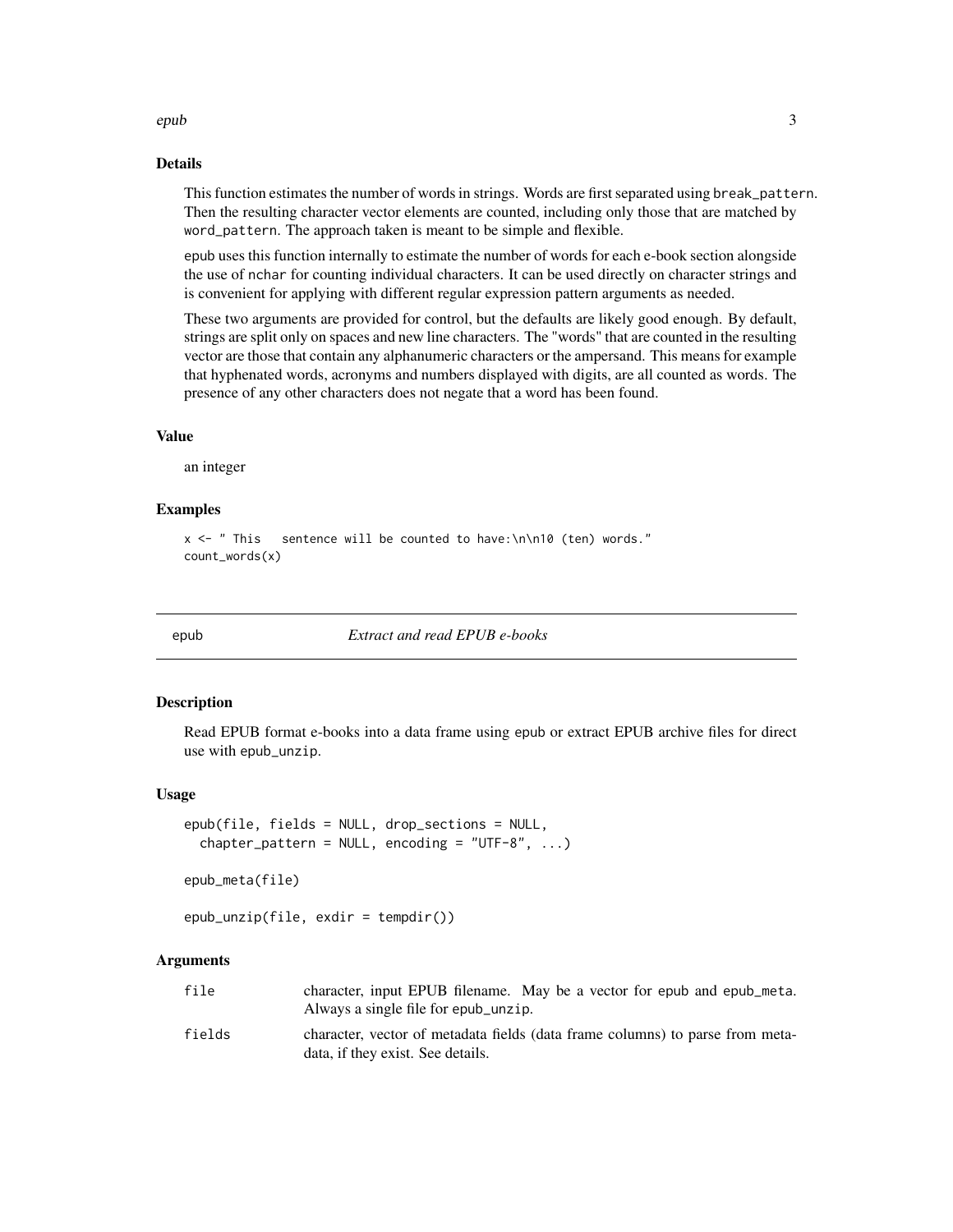| drop_sections   | character, a regular expression pattern string to identify text sections (rows of<br>nested text data frame) to drop.                                   |
|-----------------|---------------------------------------------------------------------------------------------------------------------------------------------------------|
| chapter_pattern |                                                                                                                                                         |
|                 | character, a regular expression pattern string to attempt distinguishing nested<br>data frame rows of chapter text entries from other types of entries. |
| encoding        | character, defaults to "UTF-8".                                                                                                                         |
| .               | additional arguments. With the exception of passing title (see details), cur-<br>rently developmental/unsupported.                                      |
| exdir           | for epub_unzip, extraction directory to place archive contents (files). It will be<br>created if necessary.                                             |

#### Details

The primary function here is epub. It parses EPUB file metadata and textual content into a data frame. The output data frame has one row for each file in file. It has metadata in all columns except the data column, which is a column of nested data frames containing e-book text by book section (e.g., chapters). Both the primary and nested data frames are tibbles and safe to print to the console "as is".

Be careful if file is a long vector of many EPUB files. This could take a long time to process as well as could potentially use up all of your system RAM if you have far too many large books in one call to epub.

On a case by case basis, you can always select columns and filter rows of a resulting data frame for a single e-book subsequent to visual inspection. However, the optional arguments fields, drop\_sections and chapter\_pattern allow you to do some of this as part of the EPUB file reading process. You can ignore these arguments and do all your own post-processing of the resulting data frame, but if using these arguments, they are most likely to be useful for bulk e-book processing where file is a vector of like-formatted files.

Main columns: The fields argument can be used to limit the columns returned in the primary data frame. E.g., fields = c("title", "creator", "date", "identifier", "publisher", "file"). Some fields will be returned even if not in fields, such as data and title.

Ideally, you should already know what metadata fields are in the EPUB file. This is not possible for large collections with possibly different formatting. Note that when "file" is included in fields, the output will include a column of the original file names, in case this is different from the content of a source field that may be present in the metadata. So this field is always available even if not part of the file metadata.

Additionally, if there is no title field in the metadata, the output data frame will include a title column filled in with the same file names, unless you pass the additional optional title argument, e.g. title = "TitleFieldID" so that another field can me mapped to title. If supplying a title argument that also does not match an existing field in the e-book, the output title column will again default to file names. File names are the fallback option because unlike e-book metadata fields, file names always exist and should also always be unique when performing vectorized reads over multiple books, ensuring that title can be a column in the output data frame that uniquely identifies different e-books even if the books did not have a title field in their metadata.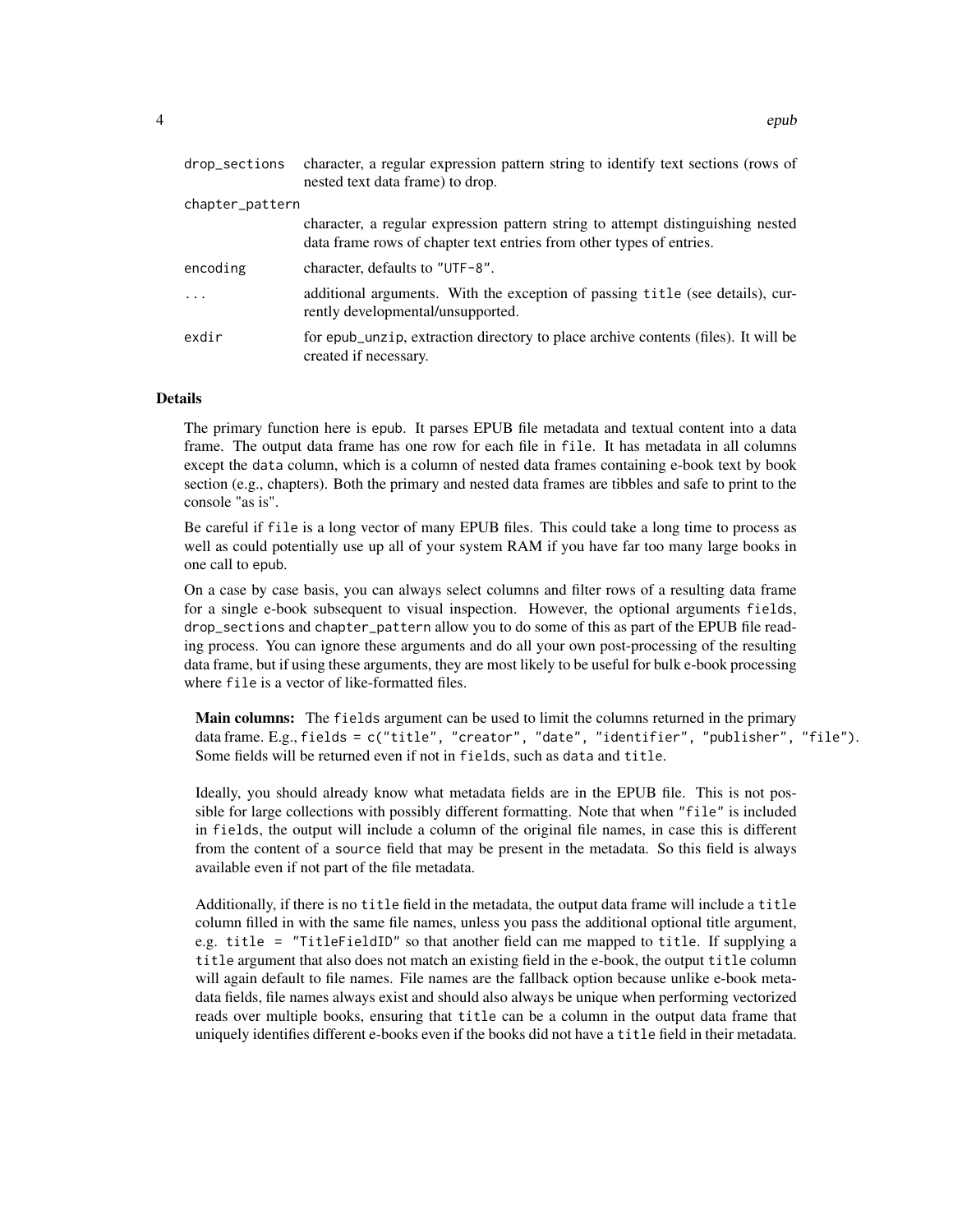Columns of the nested data frames in data are fixed. Select from these in subsequent data frame manipulations.

Nested rows: The chapter\_pattern argument may be helpful for bulk processing of similarly formatted EPUB files. This should be ignored for poorly formatted EPUB files or where there is inconsistent naming across an e-book collection. Like with fields, you should explore file metadata in advance or this argument will not be useful. If provided, a column nchap is added to the output data frame giving the guessed number of chapters. In the data column, the section column of the nested data frames will also be updated to reflect guessed chapters with new, consistent chapter IDs, always beginning with ch and ending with digits.

The drop\_sections argument also uses regular expression pattern matching like chapter\_pattern and operates on the same section column. It simply filters out any matched rows. This is useful for dropping rows that may pertain to book cover, copyright and acknowledgements pages, and other similar, clearly non-chapter text, e-book sections. An example that might work for many books could be drop\_sections =  $"$ co(v|p)|^ack"

Rows of the primary data frame are fixed. Filter or otherwise manipulate these in subsequent data frame manipulations. There is one row per file so filtering does not make sense to do as part of the initial file reading.

EPUB metadata: Use epub\_meta to return a data frame of only the metadata for each file in file. This skips the reading of each file's text contents, strictly parsing the metadata. It returns a data frame with one row for each file and n columns where n is equal to the union of all fields identified across all files in file. Fields available for at least one e-book in file will return NA in that column for any row pertaining to an e-book that does not have that field in its metadata.

Unzipping EPUB files: If using epub\_unzip directly on individual EPUB files, this gives you control over where to extract archive files to and what to do with them subsequently. epub and epub\_meta use epub\_unzip internally to extract EPUB archive files to the R session temp directory (with tempdir()). You do not need to use epub\_unzip directly prior to using these other functions. It is only needed if you want the internal files for some other purpose in or out of R.

# Value

epub returns a data frame. epub\_unzip returns nothing but extracts files from an EPUB file archive.

#### Examples

```
# Use a local example EPUB file included in the package
file <- system.file("dracula.epub", package = "epubr")
bookdir <- file.path(tempdir(), "dracula")
epub_unzip(file, exdir = bookdir) # unzip to directly inspect archive files
list.files(bookdir, recursive = TRUE)
epub_meta(file) # parse EPUB file metadata only
x <- epub(file) # parse entire e-book
x
x$data[[1]]
```
epub 5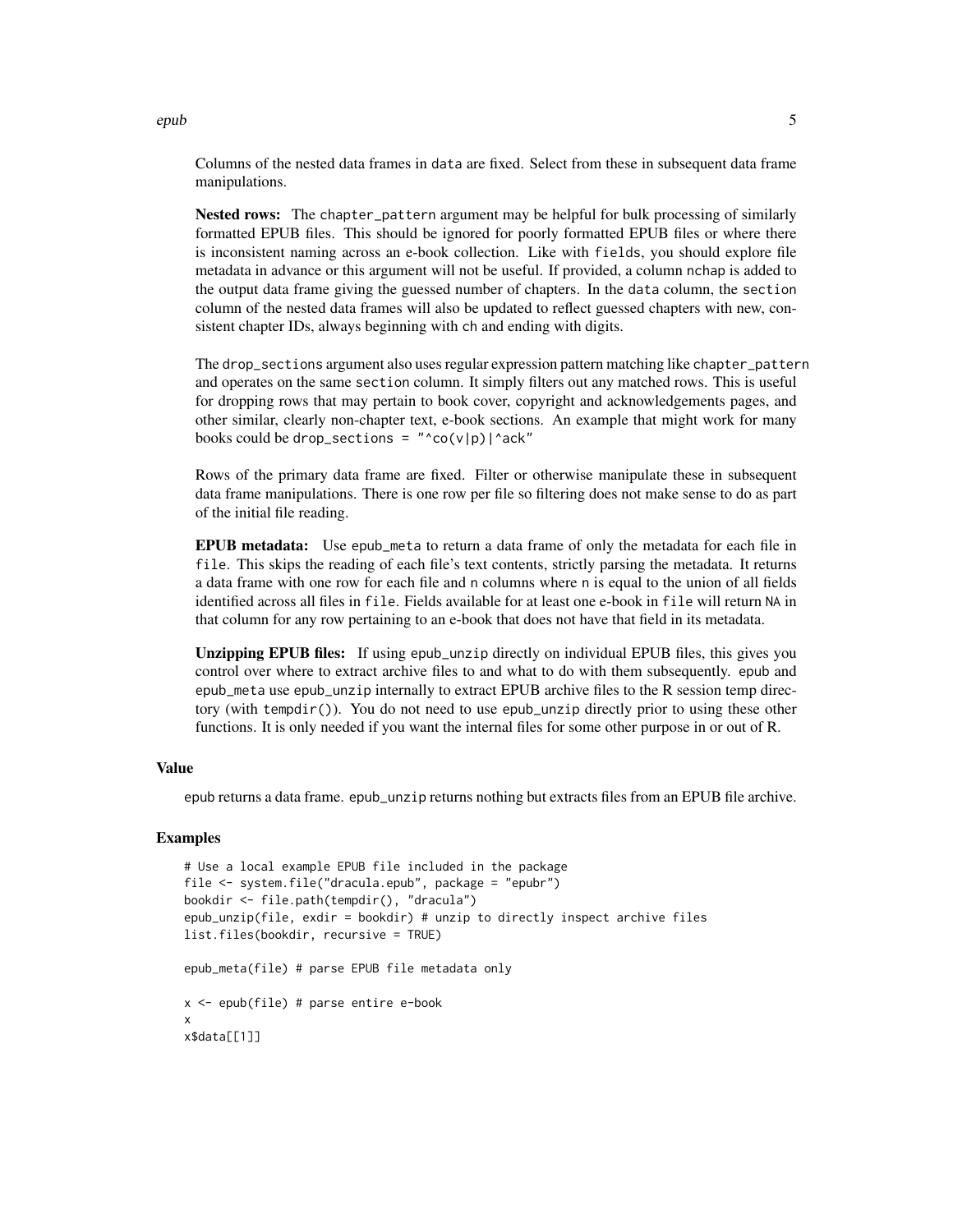```
epub(file, fields = c("title", "creator"), drop_sections = "^cov")
```
epubr *epubr: Read EPUB file metadata and text.*

# Description

epubr provides functions supporting the reading and parsing of internal e-book content from EPUB files. E-book metadata and textual contents are parsed separately.

# Details

E-book formatting is not completely standardized across all literature. It can be challenging to curate parsed e-book content across an arbitrary collection of e-books perfectly and in completely general form, to yield a singular, consistently formatted output. Many EPUB files do not even contain all the same pieces of information in their respective metadata.

EPUB file parsing functionality in this package is intended for relatively general application to arbitrary EPUB e-books. However, poorly formatted e-books or e-books with highly uncommon formatting may not work with this package. There may even be cases where an EPUB file has DRM or some other property that makes it impossible to read with epubr.

Text is read 'as is' for the most part. The only nominal changes are minor substitutions, for example curly quotes changed to straight quotes. Substantive changes are expected to be performed subsequently by the user as part of their text analysis. Additional text cleaning can be performed at the user's discretion, such as with functions from packages like tm or qdap.

<span id="page-5-1"></span>epub\_cat *Pretty printing of EPUB text*

# Description

Print EPUB text to the console in a more readable format.

#### Usage

```
epub_cat(x, max_paragraphs = 10, skip = 0, paragraph_spacing = 1,
 param<sub>param</sub> = 2, section_s = "-----",book\_sep = " ==='\\n ==='")
```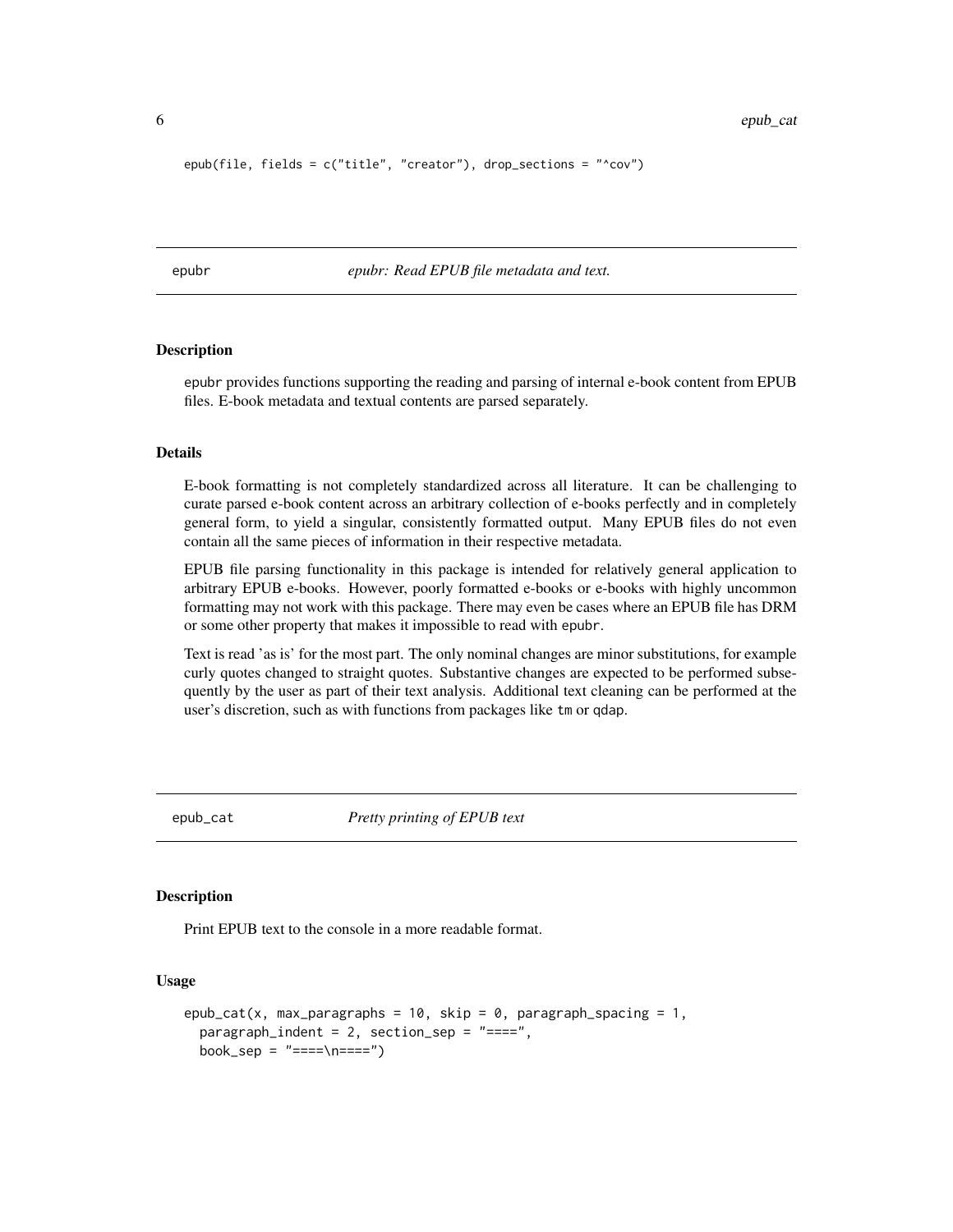# <span id="page-6-0"></span>epub\_head 7

# Arguments

| x                 | a data frame returned by epub or a character string giving the EPUB filename(s).          |  |
|-------------------|-------------------------------------------------------------------------------------------|--|
|                   | max_paragraphs integer, maximum number of paragraphs (non-empty lines) to cat to console. |  |
| skip              | integer, number of paragraphs to skip.                                                    |  |
| paragraph_spacing |                                                                                           |  |
|                   | integer, number of empty lines between paragraphs.                                        |  |
| paragraph_indent  |                                                                                           |  |
|                   | integer, number of spaces to indent paragraphs.                                           |  |
| section_sep       | character, a string to indicate section breaks.                                           |  |
| book_sep          | character, separator shown between books when x has multiple rows (books).                |  |

# Details

This function prints text from EPUB files to the console using cat. This is useful for quickly obtaining an overview of the book text parsed by [epub](#page-2-1) that is easier to read that looking at strings in the table. max\_paragraphs is set low by default to prevent accidentally printing entire books to the console. To print everything in x, set max\_paragraphs = NULL.

# Value

nothing is returned but a more readable format of the text content for books in x is printed to the console.

# See Also

# [epub\\_head](#page-6-1)

# Examples

```
file <- system.file("dracula.epub", package = "epubr")
d <- epub(file)
epub_cat(d, max_paragraphs = 2, skip = 147)
```
<span id="page-6-1"></span>epub\_head *Preview the first n characters*

#### Description

Preview the first n characters of each EPUB e-book section.

# Usage

epub\_head $(x, n = 50)$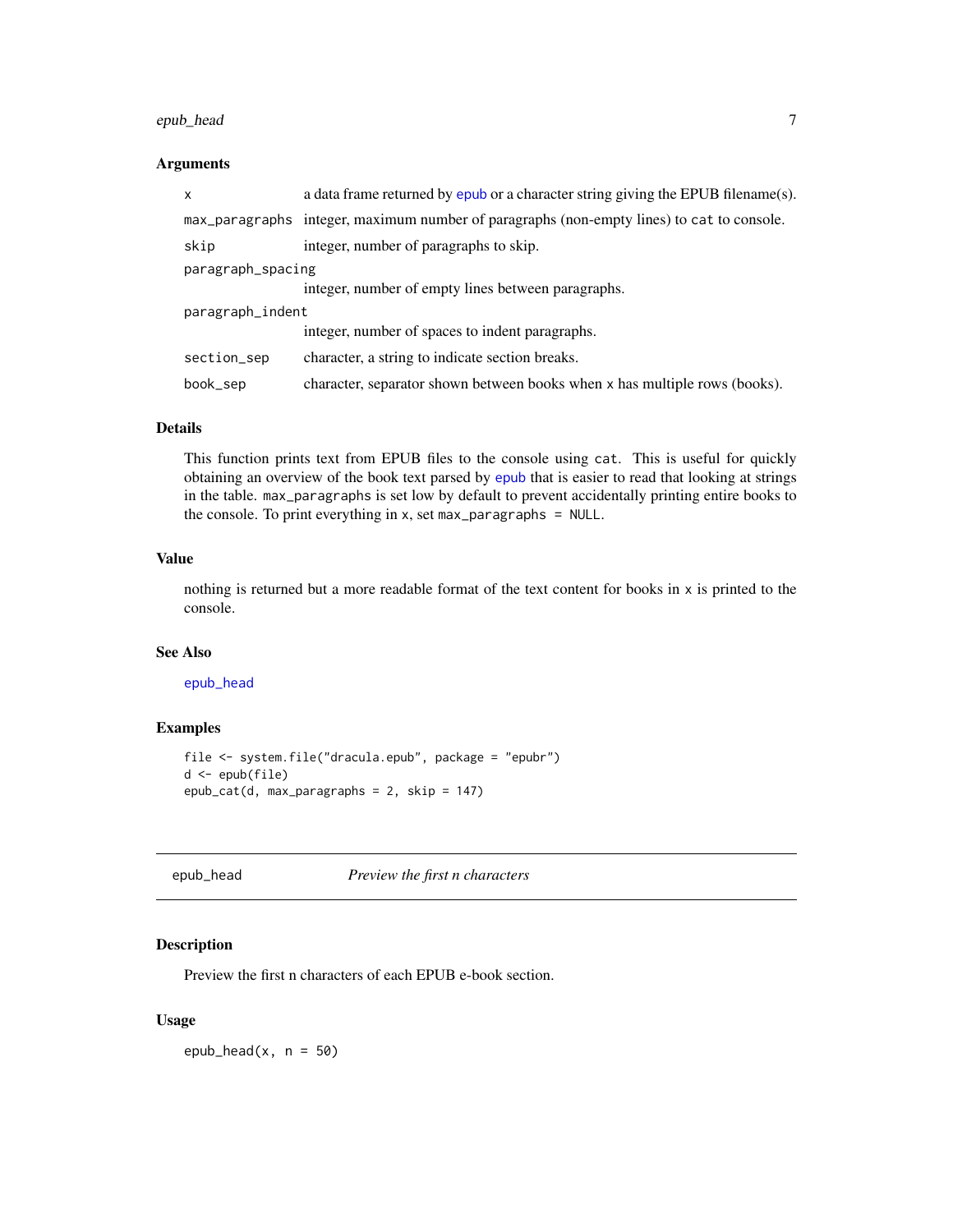#### <span id="page-7-0"></span>Arguments

|   | a data frame returned by epub or a character string giving the EPUB filename(s). |
|---|----------------------------------------------------------------------------------|
| n | integer, first n characters to retain from each e-book section.                  |

# Details

This function returns a simplified data frame of only the unnested section and text columns of a data frame returned by [epub](#page-2-1), with the text included only up to the first n characters. This is useful for previewing the opening text of each e-book section to inspect for possible useful regular expression patterns to use for text-based section identification. For example, an e-book may not have meaningful section IDs that distinguish one type of book section from another, such as chapters from non-chapter sections, but the text itself may contain this information at or near the start of a section.

# Value

a data frame.

# See Also

[epub\\_cat](#page-5-1)

# Examples

```
file <- system.file("dracula.epub", package = "epubr")
epub_head(file)
```
<span id="page-7-1"></span>epub\_recombine *Recombine text sections*

#### Description

Split and recombine EPUB text sections based on regular expression pattern matching.

#### Usage

```
epub_recombine(data, pattern, sift = NULL)
```
#### Arguments

| data    | a data frame created by epub.                                        |
|---------|----------------------------------------------------------------------|
| pattern | character, a regular expression.                                     |
| sift    | NULL or a named list of parameters passed to epub_sift. See details. |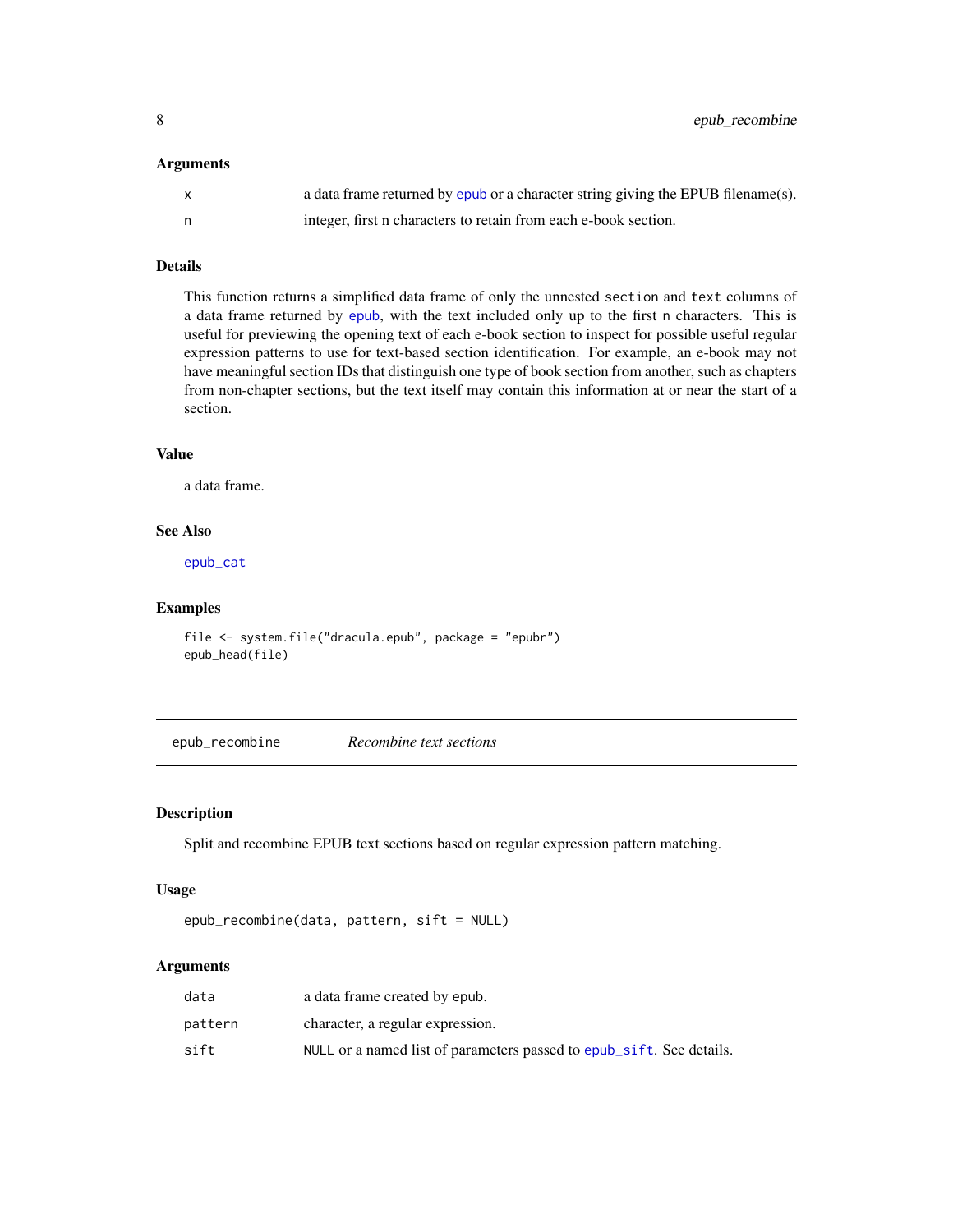#### <span id="page-8-0"></span>Details

This function takes a regular expression and uses it to determine new break points for the full e-book text. This is particularly useful when sections pulled from EPUB metadata have arbitrary breaks and the text contains meaningful breaks at random locations in various sections. epub\_recombine collapses the text and then creates a new nested data frame containing new chapter/section labels, word counts and character counts, associated with the text based on the new break points.

Usefulness depends on the quality of the e-book. While this function exists to improve the data structure of e-book content parsed from e-books with poor metadata formatting, it still requires original formatting that will at least allow such an operation to be successful, specifically a consistent, non-ambiguous regular expression pattern. See examples below using the built in e-book dataset.

When used in conjunction with epub\_sift via the sift argument, recombining and resifting is done recursively. This is because it is possible that sifting can create a need to rerun the recombine step in order to regenerate proper chapter indexing for the section column. However, recombining a second time does not lead to a need to resift, so recursion ends after one round regardless.

This is a convenient way to avoid the syntax:

epub\_recombine([args]) %>% epub\_sift([args]) %>% epub\_recombine([args]).

#### Value

a data frame

#### See Also

[epub\\_sift](#page-10-1)

#### Examples

```
file <- system.file("dracula.epub", package = "epubr")
x \leq - epub(file) # parse entire e-book
x$data[[1]] # note arbitrary section breaks (not between chapters)
```
pat <- "CHAPTER [IVX]+" # but a reliable pattern exists for new breaks epub\_recombine(x, pat) # not quite as expected; pattern also appears in table of contents!

epub\_recombine(x, pat, sift = list(n = 1000)) # also sift low word-count sections

epub\_reorder *Reorder sections*

#### **Description**

Reorder text sections in an e-book based on a user-provided function.

#### Usage

epub\_reorder(data, .f, pattern)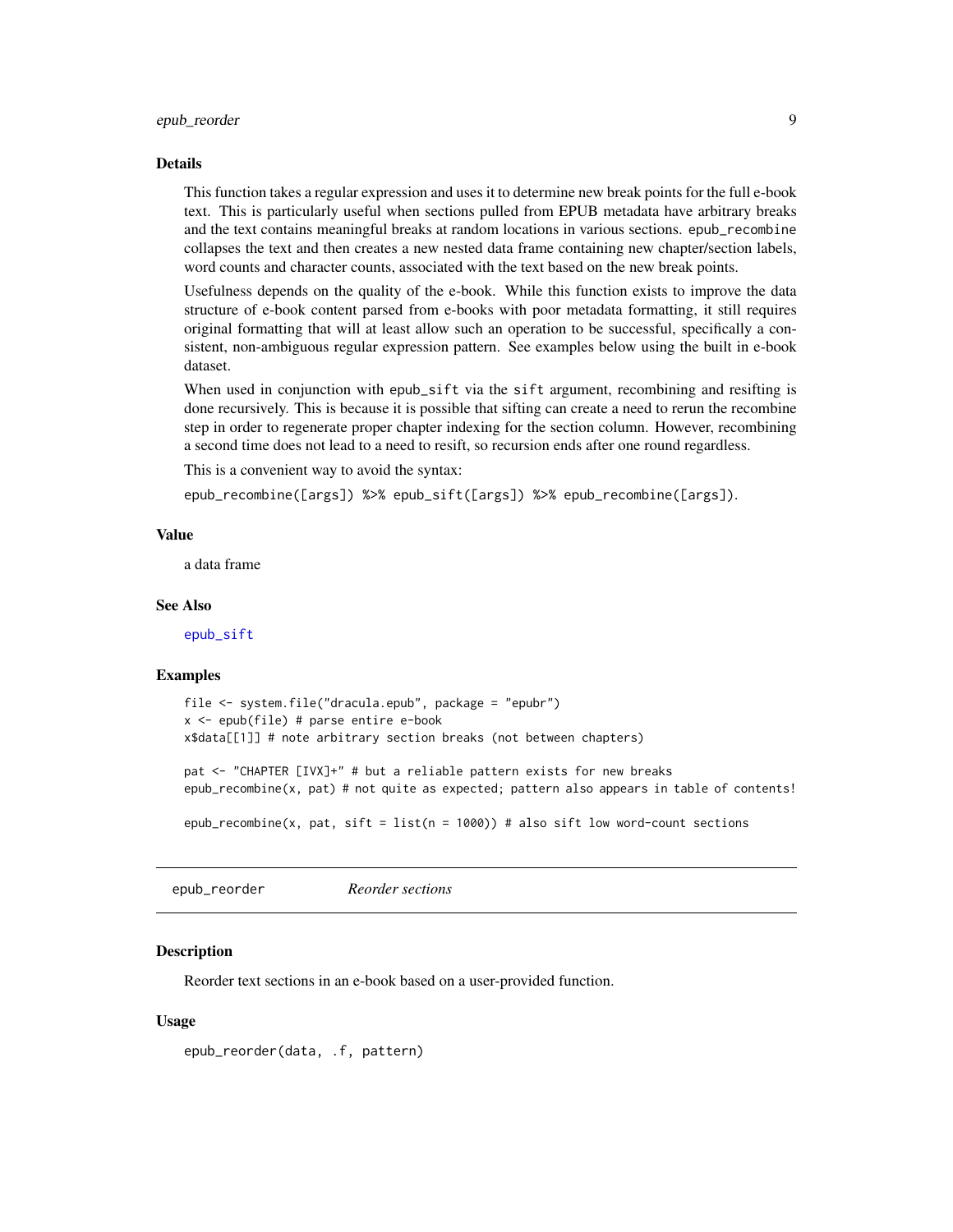#### **Arguments**

| data      | a data frame created by epub.                                                                                                                                                                |
|-----------|----------------------------------------------------------------------------------------------------------------------------------------------------------------------------------------------|
| $\cdot$ f | a scalar function to determine a single row index based on a matched regular<br>expression. It must take two strings, the text and the pattern, and return a single<br>number. See examples. |
| pattern   | regular expression passed to . f.                                                                                                                                                            |

# Details

Many e-books have chronologically ordered sections based on quality metadata. This results in properly book sections in the nested data frame. However, some poorly formatted e-books have their internal sections occur in an arbitrary order. This can be frustrating to work with when doing text analysis on each section and where order matters.

This function addresses this case by reordering the text sections in the nested data frame based on a user-provided function that re-indexes the data frame rows based on their content. In general, the approach is to find something in the content of each section that describes the section order. For example, epub\_recombine can use a regular expression to identify chapters. Taking this a step further, epub\_reorder can use a function that works with the same information to reorder the rows.

It is enough in the former case to identify where in the text the pattern occurs. There is no need to extract numeric ordering from it. The latter takes more effort. In the example EPUB file included in epubr, chapters can be identified using a pattern of the word CHAPTER in capital letters followed by a space and then some Roman numerals. The user must provide a function that would parse the Roman numerals in this pattern so that the rows of the data frame can be reordered properly.

## Value

a data frame

#### Examples

```
file <- system.file("dracula.epub", package = "epubr")
x \leq - epub(file) # parse entire e-book
x <- epub_recombine(x, "CHAPTER [IVX]+", sift = list(n = 1000)) # clean up
library(dplyr)
set.seed(1)
x$data[[1]] <- sample_frac(x$data[[1]]) # randomize rows for example
x$data[[1]]
f <- function(x, pattern) as.numeric(as.roman(gsub(pattern, "\\1", x)))
x <- epub_reorder(x, f, "^CHAPTER ([IVX]+).*")
x$data[[1]]
```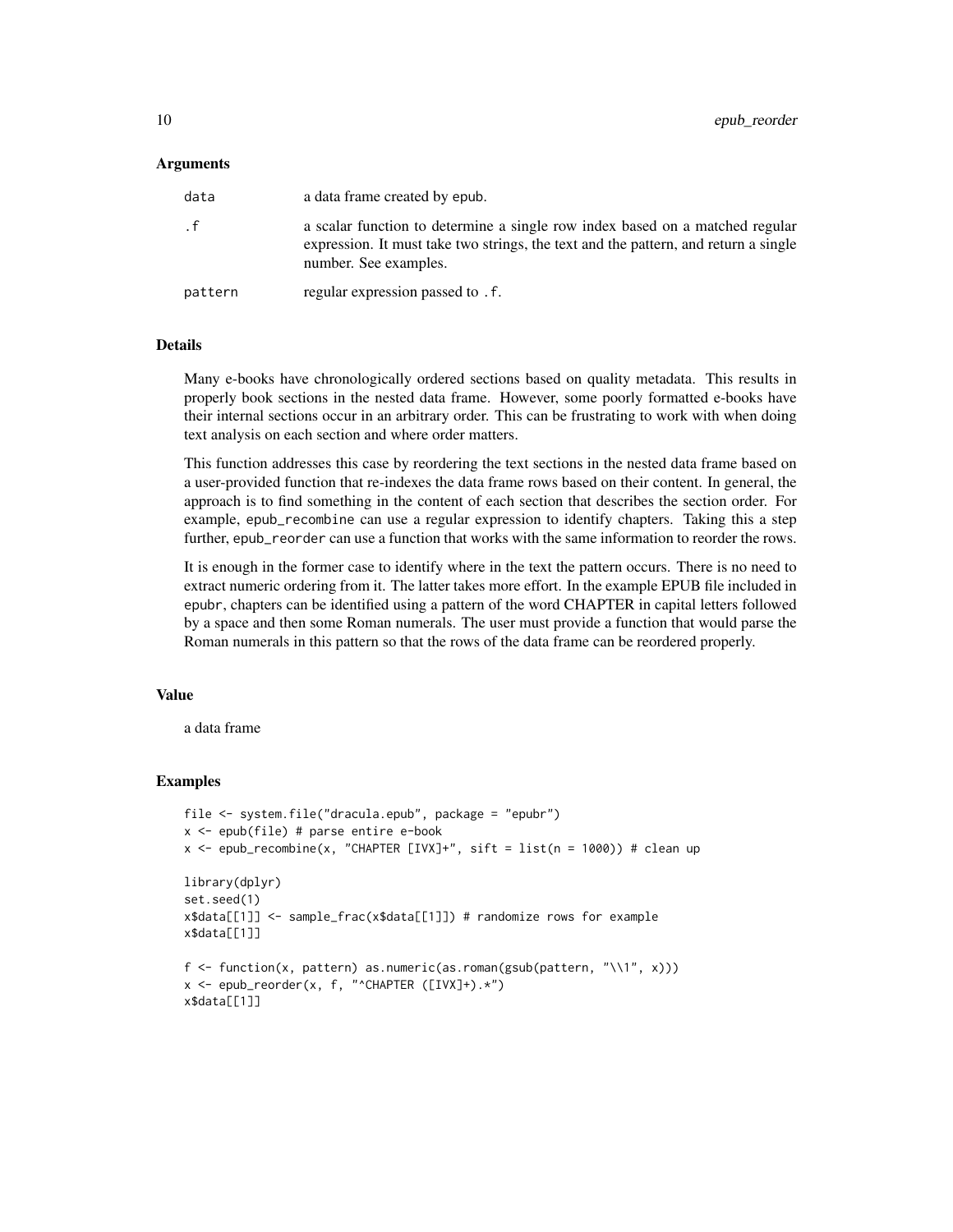<span id="page-10-1"></span><span id="page-10-0"></span>

#### Description

Sift out EPUB sections that have suspiciously low word or character count.

#### Usage

epub\_sift(data, n, type = c("word", "char"))

#### Arguments

| data | a data frame created by epub.                                       |
|------|---------------------------------------------------------------------|
| n    | integer, minimum number of words or characters to retain a section. |
| type | character. "word" or "character".                                   |

# Details

This function is like a sieve that lets small section rows fall through. Choose the minimum number of words or characters to accept as a meaningful section in the e-book worth retaining in the nested data frame, e.g., book chapters. Data frame rows pertaining to smaller sections are dropped.

This function is helpful for isolating meaningful content by removing extraneous e-book sections that may be difficult to remove by other methods when working with poorly formatted e-books. The EPUB file included in epubr is a good example of this. It does not contain meaningful section identifiers in its metadata. This creates a need to restructure the text table after reading it with epub by subsequently calling epub\_recombine. However, some unavoidable ambiguity in this leads to many small sections appearing from the table of contents. These can then be dropped with epub\_sift. See a more comprehensive in the [epub\\_recombine](#page-7-1) documentation. A simpler example is shown below.

#### Value

a data frame

# See Also

[epub\\_recombine](#page-7-1)

# Examples

```
file <- system.file("dracula.epub", package = "epubr")
x <- epub(file) # parse entire e-book
x$data[[1]]
x \leq - epub_sift(x, n = 3000) # drops last two sections
x$data[[1]]
```